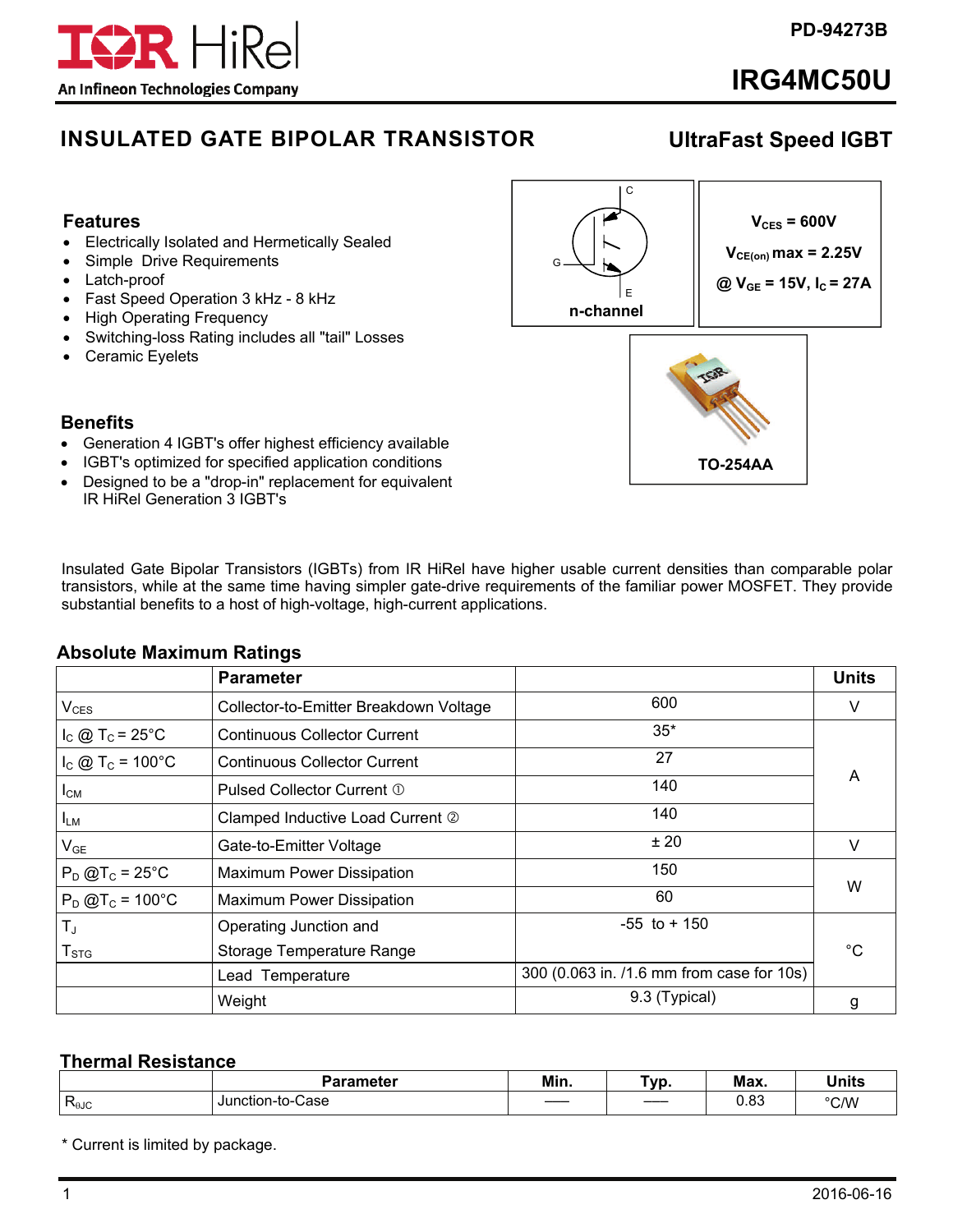

#### Electrical Characteristics @ T<sub>J</sub> = 25°C (unless otherwise specified)

|                                 | <b>Parameter</b>                         | Min.                     | Typ.  | Max. | <b>Units</b>         | <b>Conditions</b>                                             |
|---------------------------------|------------------------------------------|--------------------------|-------|------|----------------------|---------------------------------------------------------------|
| $V_{(BR)CES}$                   | Collector-to-Emitter Breakdown Voltage   | 600                      |       |      | V                    | $V_{GE}$ = 0V, $I_C$ = 1.0mA                                  |
| $V_{(BR)ECS}$                   | Emitter-to-Collector Breakdown Voltage 3 | 17                       |       |      | V                    | $V_{GE}$ = 0V, $I_C$ = 1.0A                                   |
| $\Delta V_{(BR)CES}/\Delta T_J$ | Temperature Coeff. of Breakdown Voltage  | $\overline{\phantom{0}}$ | 0.56  |      | $V$ <sup>o</sup> $C$ | $V_{GE}$ = 0V, $I_C$ = 1.0mA                                  |
| $V_{CE(on)}$                    | Collector-to-Emitter Saturation Voltage  |                          |       | 2.25 | $\vee$               | $I_{\text{C}}$ = 27A, $V_{\text{GE}}$ = 15V, See Fig. 2,5     |
|                                 |                                          |                          |       | 2.75 |                      | $I_{\rm C}$ = 35A, $V_{\rm GE}$ = 15V, See Fig. 2,5           |
|                                 |                                          |                          |       | 2.0  |                      | $ I_C = 27A, V_{GE} = 15V, T_J = 125^{\circ}C$                |
| $V_{GE(th)}$                    | Gate Threshold Voltage                   | 3.0                      |       | 6.0  | V                    | $V_{CE} = V_{GE}$ , $I_C = 1.0 \text{mA}$                     |
| $\Delta V_{GE(th)}/\Delta T_J$  | Temperature Coeff. of Threshold Voltage  |                          | $-14$ |      |                      | $ mV ^{\circ}C V_{CE} = V_{GE}$ , $I_C = 250\mu A$            |
| gfe                             | Forward Transconductance 4               | 16                       |       |      | S                    | $V_{CE}$ = 15V, $I_C$ = 27A                                   |
| $I_{\text{CES}}$                | Collector-to-Emitter Leakage Current     |                          |       | 50   | μA                   | $V_{GE}$ = 0V, $V_{CE}$ = 480V                                |
|                                 |                                          |                          |       | 2000 |                      | $V_{GE}$ = 0V, V <sub>CE</sub> = 480V, T <sub>J</sub> = 125°C |
| $I_{\text{GES}}$                | Gate-to-Emitter Leakage Current          |                          |       | ±100 | nA                   | $V_{GE}$ = $\pm 20V$                                          |

## Switching Characteristics @ T<sub>J</sub> = 25°C (unless otherwise specified)

|                                        | <b>Parameter</b>                   | Min. | Typ. | Max. | <b>Units</b> | <b>Conditions</b>                                                                                              |
|----------------------------------------|------------------------------------|------|------|------|--------------|----------------------------------------------------------------------------------------------------------------|
| $\mathsf{Q}_{\mathsf{g}}$              | Total Gate Charge (turn-on)        |      |      | 270  |              | $I_{C}$ = 27A                                                                                                  |
| $Q_{ge}$                               | Gate-to-Emitter Charge (turn-on)   |      |      | 38   | nC           | $V_{GE}$ = 15V See Fig. 8                                                                                      |
| $Q_{\rm gc}$                           | Gate-to-Collector Charge (turn-on) |      |      | 90   |              | $V_{\text{CC}}$ = 480V                                                                                         |
| $\mathsf{t}_{\mathsf{d}(\mathsf{on})}$ | Turn-On delay time                 |      |      | 75   |              | $T_J = 25^{\circ}C$                                                                                            |
| t <sub>r</sub>                         | Rise time                          |      |      | 75   |              | $I_{C}$ = 27A, $V_{CC}$ = 480V                                                                                 |
| $t_{d(\mathrm{off})}$                  | Turn-Off delay time                |      |      | 150  | ns           | $V_{GE}$ = 15V, R <sub>G</sub> = 2.35 $\Omega$ ,                                                               |
| t <sub>f</sub>                         | <b>Fall time</b>                   |      |      | 100  |              | Energy losses include tail                                                                                     |
| $E_{total}$                            | <b>Total Switching Loss</b>        |      |      | 0.9  | mJ           | See Fig. 10, 11, 13, 14                                                                                        |
| $\mathsf{t}_{\mathsf{d}(\mathsf{on})}$ | Turn-On delay time                 |      |      | 75   |              | $T_J = 125$ °C                                                                                                 |
| t <sub>r</sub>                         | Rise time                          |      |      | 75   |              | $I_{\rm C}$ = 27A, V <sub>cc</sub> = 480V                                                                      |
| $t_{d(\mathrm{off})}$                  | Turn-Off delay time                |      |      | 200  | ns           | $V_{GE}$ = 15V, R <sub>G</sub> = 2.35 $\Omega$                                                                 |
| $\mathfrak{t}_{\mathsf{f}}$            | <b>Fall time</b>                   |      |      | 150  |              | Energy losses include tail                                                                                     |
| $E_{total}$                            | <b>Total Switching Loss</b>        |      |      | 2.0  | mJ           | See Fig. 10, 11, 13, 14                                                                                        |
| l∟ <sub>c</sub> +L <sub>E</sub>        | <b>Total Inductance</b>            |      | 6.8  |      | nH           | Measured from Collector lead<br>(6mm/ 0.25in. from package) to<br>Emitter lead (6mm / 0.25in.<br>from package) |
| $C_{\text{ies}}$                       | Input Capacitance                  |      | 4150 |      |              | $V_{GE} = 0V$                                                                                                  |
| $C_{\text{oes}}$                       | <b>Output Capacitance</b>          |      | 250  |      | pF           | $V_{\text{CC}}$ = 30V<br>See Fig. 7                                                                            |
| $C_{res}$                              | Reverse Transfer Capacitance       |      | 45   |      |              | $f = 1.0$ Mhz                                                                                                  |

**Notes:** 

 $\textcircled{1}$  Repetitive rating; V<sub>GE</sub> = 20V, pulse width limited by max. junction temperature. (See Fig. 13b).

 $V_{\text{CC}}$  = 80%(V<sub>CES</sub>), V<sub>GE</sub> = 20V, L = 100μH, R<sub>G</sub> = 2.35Ω, (See Fig. 13a).

**9** Pulse width  $\leq$  80µs; duty factor  $\leq$  0.1%.

Pulse width 5.0µs, single shot.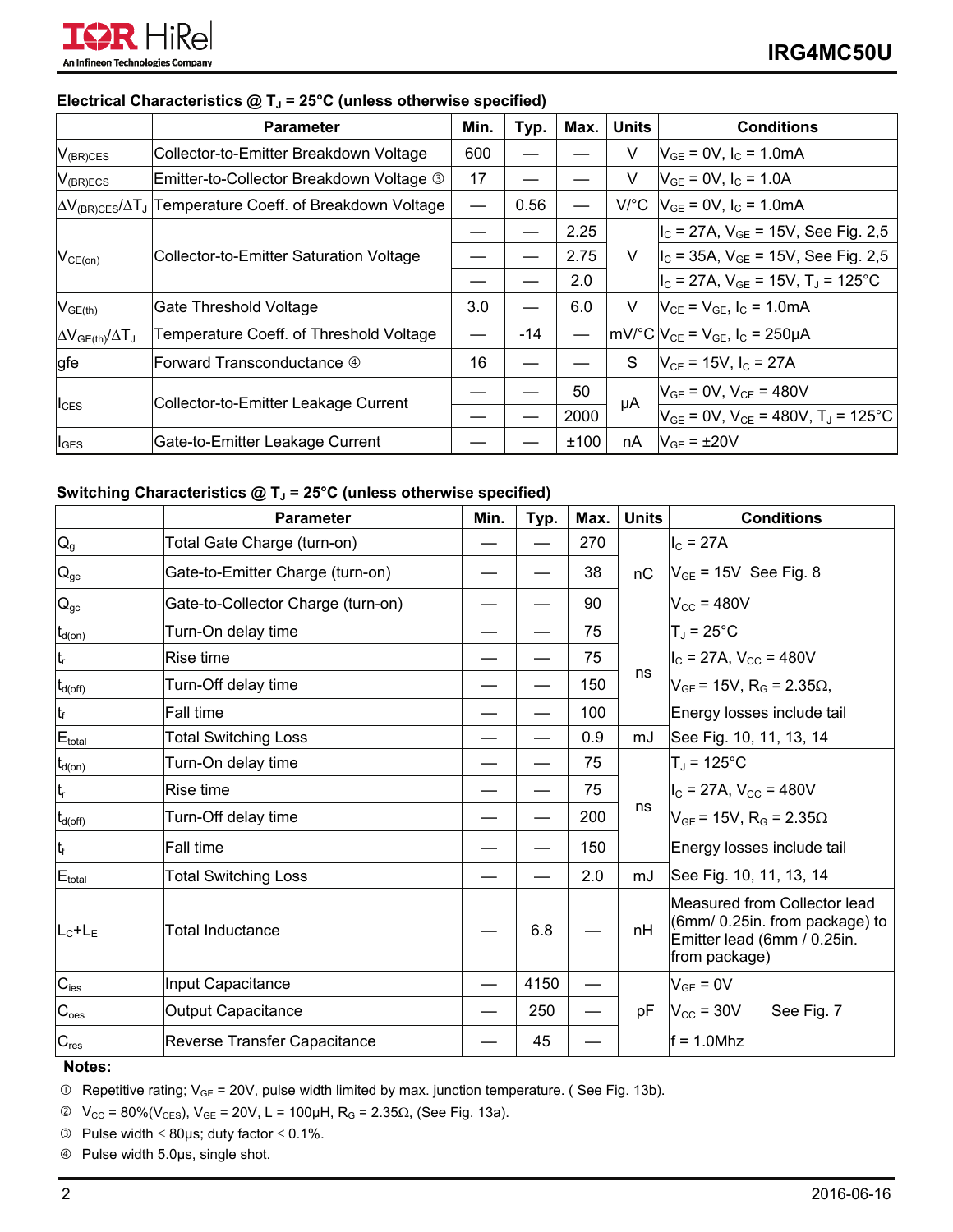







**Fig 4.** Maximum Collector Current Vs. Case Temperature



**Fig 2.** Typical Output Characteristics **Fig 3.** Typical Transfer Characteristics

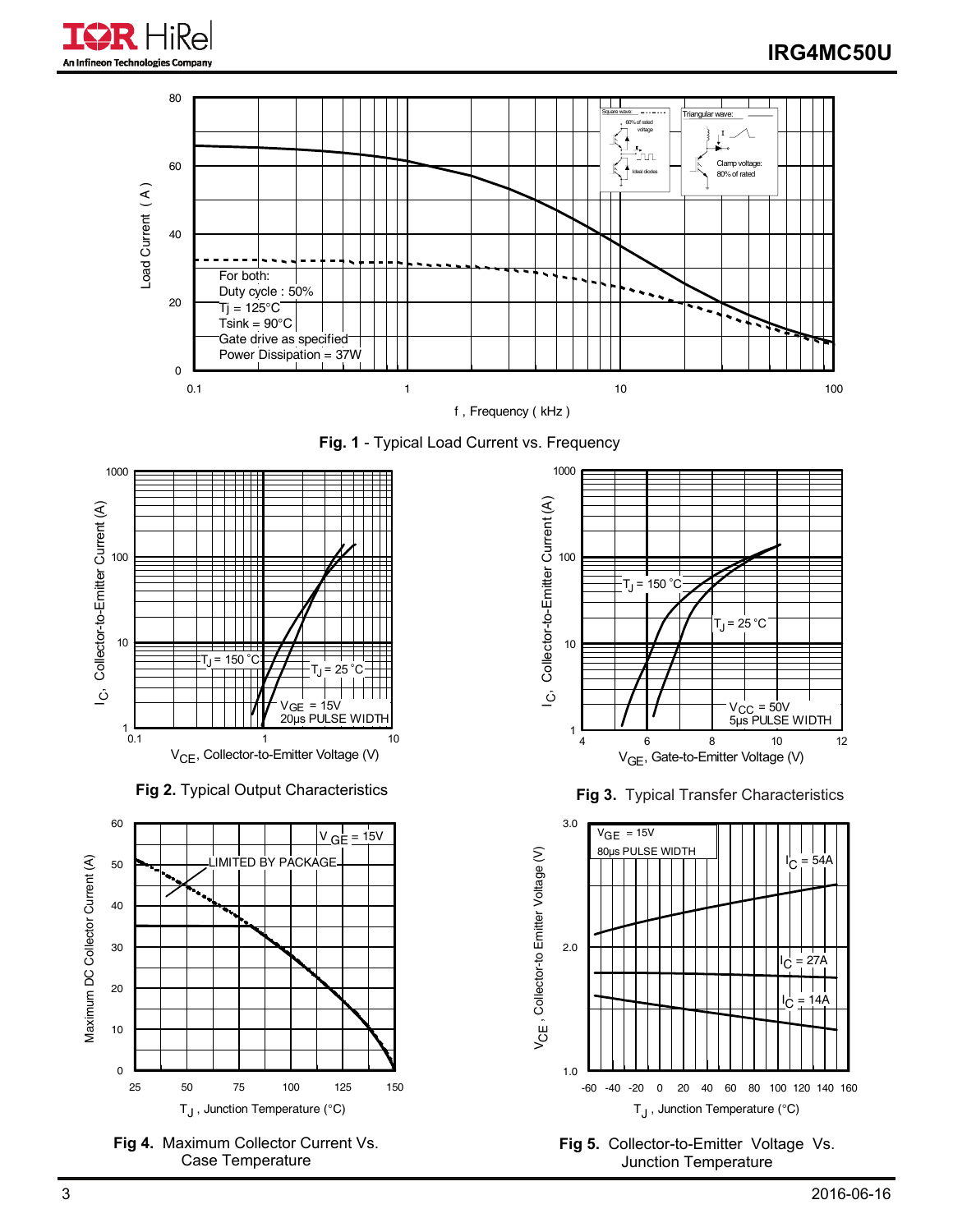



**Fig 6.** Maximum Effective Transient Thermal Impedance, Junction-to-Case

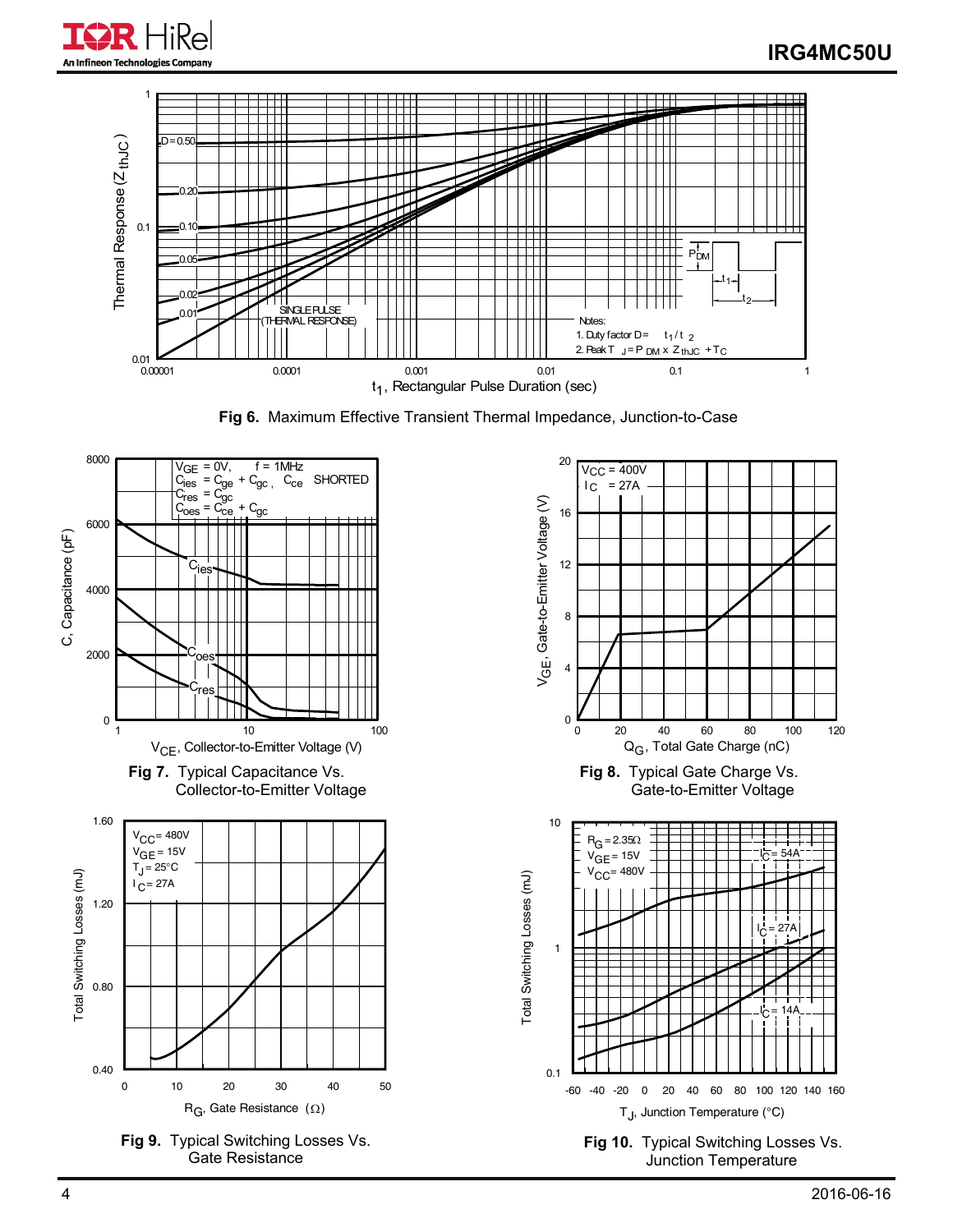

## **IRG4MC50U**





**<sup>\*</sup> Driver same type as D.U.T.; Vc = 80% of Vce(max) \* Note: Due to the 50V power supply, pulse width and inductor will increase to obtain rated Id.**



**Fig 14a.** Switching Loss Test Circuit **Fig 14b.** Switching Loss Waveforms



Fig 13a. Clamped Inductive Load Test Circuit Fig 13b. Pulsed Collector Current Test Circuit



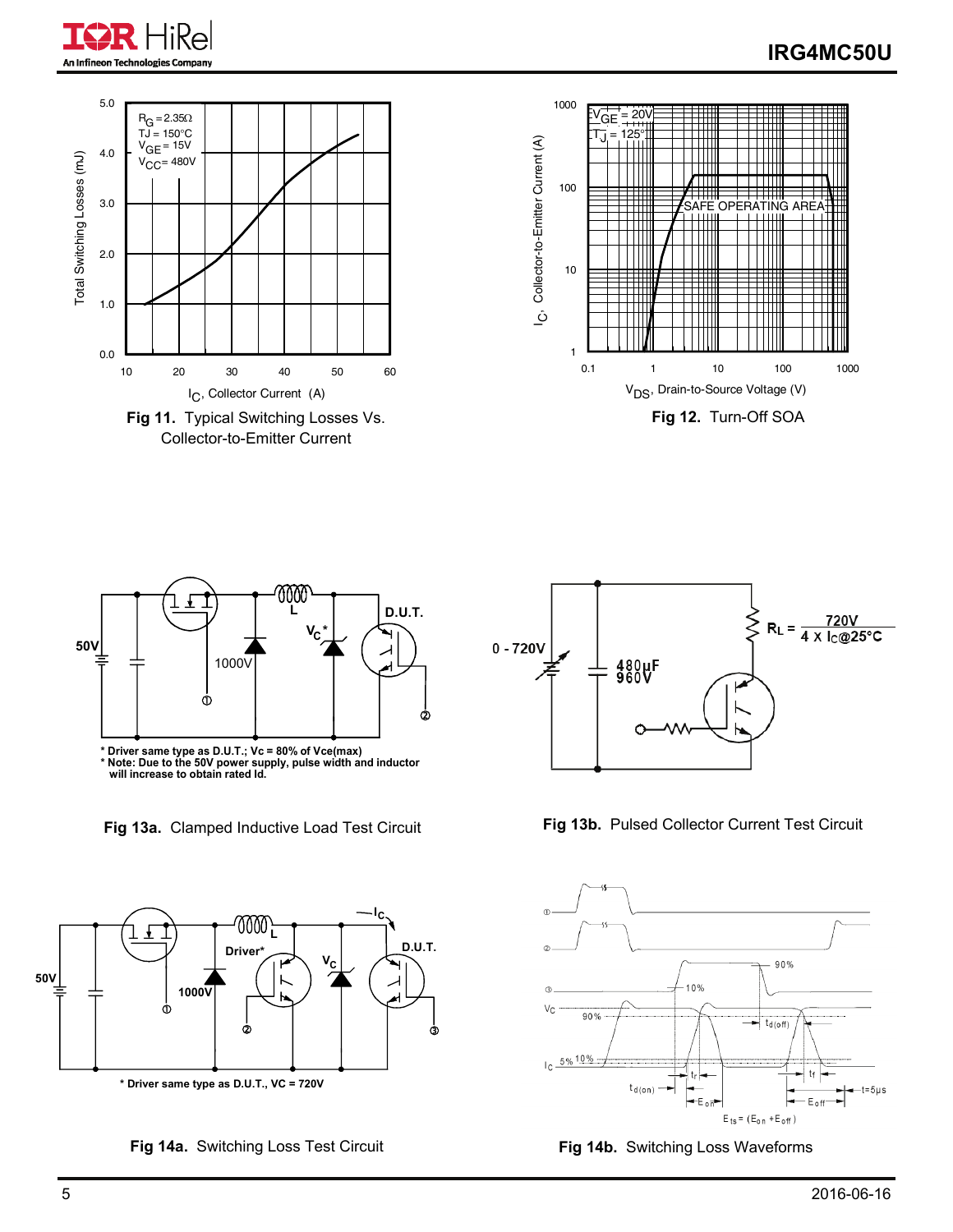

### **Case Outline and Dimensions — TO-254AA**



#### **BERYLLIA WARNING PER MIL-PRF-19500**

Package containing beryllia shall not be ground, sandblasted, machined, or have other operations performed on them which will produce beryllia or beryllium dust. Furthermore, beryllium oxide packages shall not be placed in acids that will produce fumes containing beryllium.



#### An Infineon Technologies Company

**IR HiRel Headquarters:** 101 N. Sepulveda Blvd., El Segundo, California 90245, USA Tel: (310) 252-7105 **IR HiRel Leominster:** 205 Crawford St., Leominster, Massachusetts 01453, USA Tel: (978) 534-5776 **IR HiRel San Jose:** 2520 Junction Avenue, San Jose, California 95134, USA Tel: (408) 434-5000  *Data and specifications subject to change without notice.*